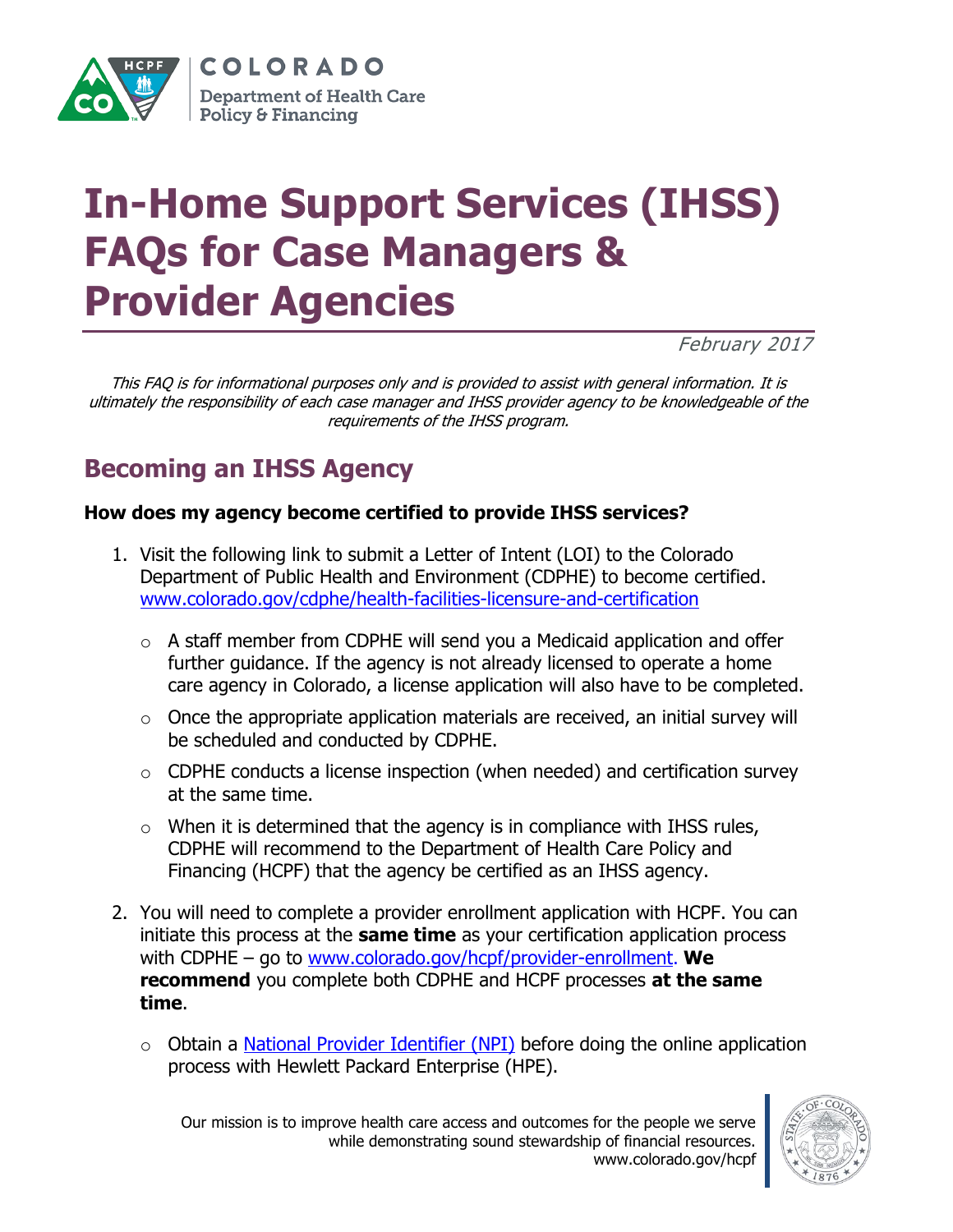- $\circ$  If you need assistance call 1-844-235-2387 or email [COProviderEnrollment@HPE.com](mailto:COProviderEnrollment@HPE.com)
- $\circ$  Once you start provider enrollment online, the portal will automatically assign you a 5-digit application tracking number (ATN).
- $\circ$  After submitting your application, you can check the status of your enrollment by logging into the portal at any time using your ATN.
- 3. After you receive approval from both CDPHE and HCPF, submit your IHSS certificate and your ATN to:
	- o Participant Directed Liaison: Erica Weidenfeld, [Erica.Weidenfeld@state.co.us](mailto:Erica.Weidenfeld@state.co.us)
	- $\circ$  HCPF will verify if the provider enrollment is approved and add your agency to the approved IHSS provider list online: [www.colorado.gov/hcpf/participant](http://www.colorado.gov/hcpf/participant-directed-programs#IHSS)[directed-programs#IHSS](http://www.colorado.gov/hcpf/participant-directed-programs#IHSS)
- 4. You will need to either contract with or have on staff a licensed medical professional, who at minimum is a Registered Nurse, prior to accepting IHSS clients.
	- o Your RN will conduct and oversee IHSS participant assessments, review 90 day visits (on-site supervision may not be required every 90 days provided the participant has requested less frequent oversight and there is documentation of this request), and train/oversee care coordinators as well as attendants in the performance of IHSS-level tasks to prior to beginning services.
	- o You must complete both CDPHE and HCPF's processes before billing and providing IHSS services to any participant.

### **Homemaker, Personal Care and Health Maintenance Services**

#### **Can a family member get paid to provide only Homemaker services?**

- No, a family member cannot be paid for only Homemaker services.
- A non-family member can be paid for only Homemaker services.
- For more information, refer to the IHSS Categorization Table online: [www.colorado.gov/hcpf/participant-directed-programs#IHSS](http://www.colorado.gov/hcpf/participant-directed-programs#IHSS)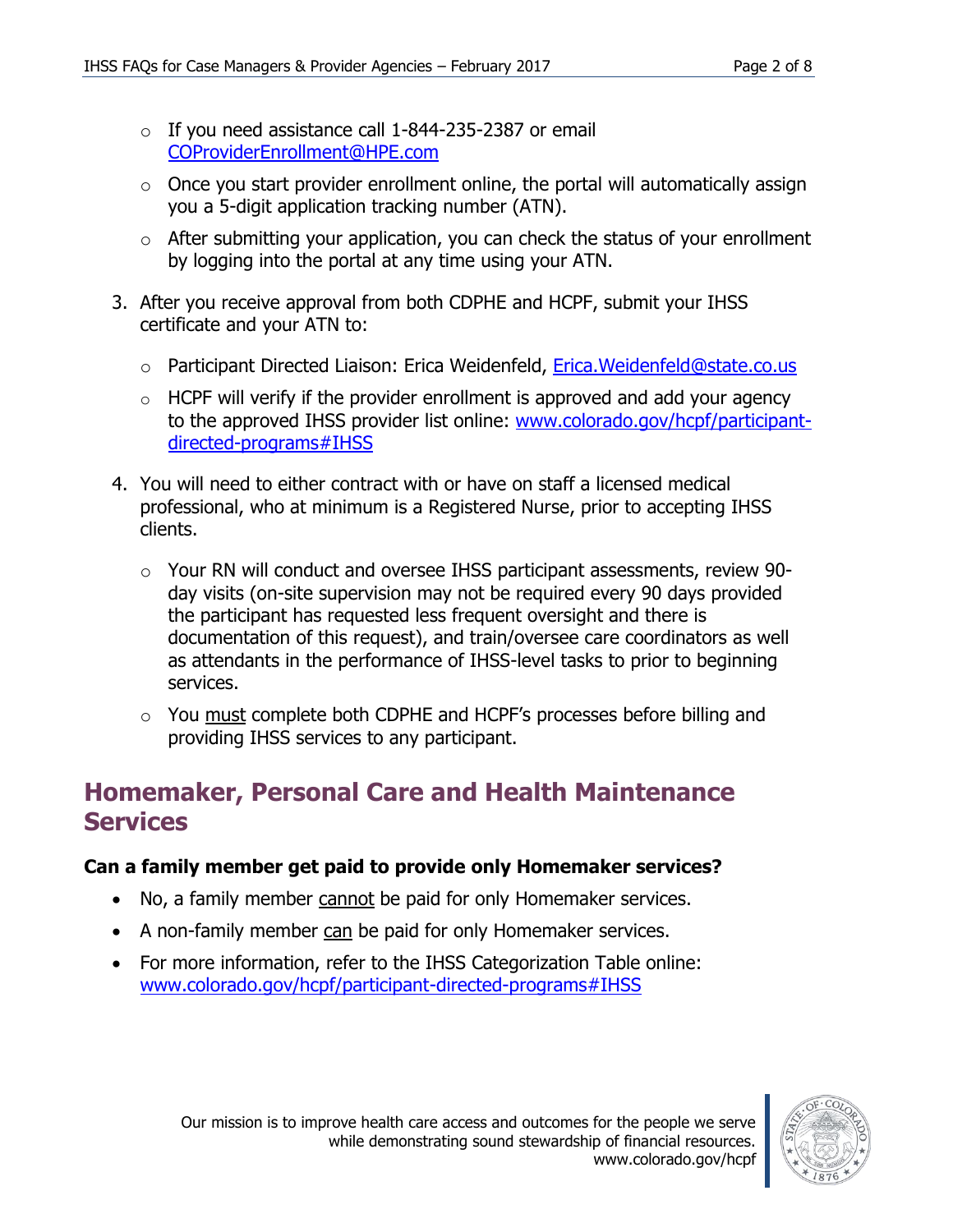#### **A family member may perform homemaker tasks which are secondary and contiguous to IHSS Relative Personal Care or IHSS Health Maintenance Activities. What does "secondary and contiguous" mean?**

- Regulation 8.552.8.G states "Health Maintenance Activities (HMA) may include related Personal Care and Homemaker services if such tasks are completed during the health maintenance visit and are secondary and contiguous to the health maintenance activity."
- The main focus must be an HMA task and not the Personal Care or Homemaker tasks. Care tasks would not be bundled as HMA if they were not secondary and contiguous to a skilled care task.
- If the task can be split out or is not secondary and contiguous to a HMA task, then it should be billed in the appropriate category.
	- $\checkmark$  Homemaker/Personal Care tasks would be listed under Health Maintenance on the care plan and marked as secondary and contiguous to a specific activity.
	- $\circ$  Example of a secondary and contiguous task:
		- $\checkmark$  While an attendant is assisting a participant with HMA bathing, water splashes on the floor. To avoid a safety hazard, the attendant wipes up the water. The task of wiping up water from the floor is secondary and contiguous to the HMA bathing.
		- $\checkmark$  An attendant is assisting a participant with HMA undressing to get ready for bed. After undressing, the attendant notices the participant was incontinent, the attendant places soiled garments in the washing machine to run a load. Putting the clothing in the washer is a task that is secondary and contiguous to the HMA dressing.
		- $\checkmark$  An attendant is assisting a participant with a skilled feeding and meal prep needs to take place to complete the skilled feeding as the participant has choking concerns. Preparing the food to prevent the participant from choking in preparation for the skilled feeding is contiguous to the HMA eating.

#### **Can an agency employ a relative to perform the Homemaker tasks?**

 A relative can only be paid to provide IHSS Health Maintenance and/or Relative Personal Care. The participant cannot hire a relative as an IHSS Homemaker.

#### **Is there a limit to the number of hours a Relative Personal Care provider can be paid to work?**

• There is a limit of 40 paid hours a week.

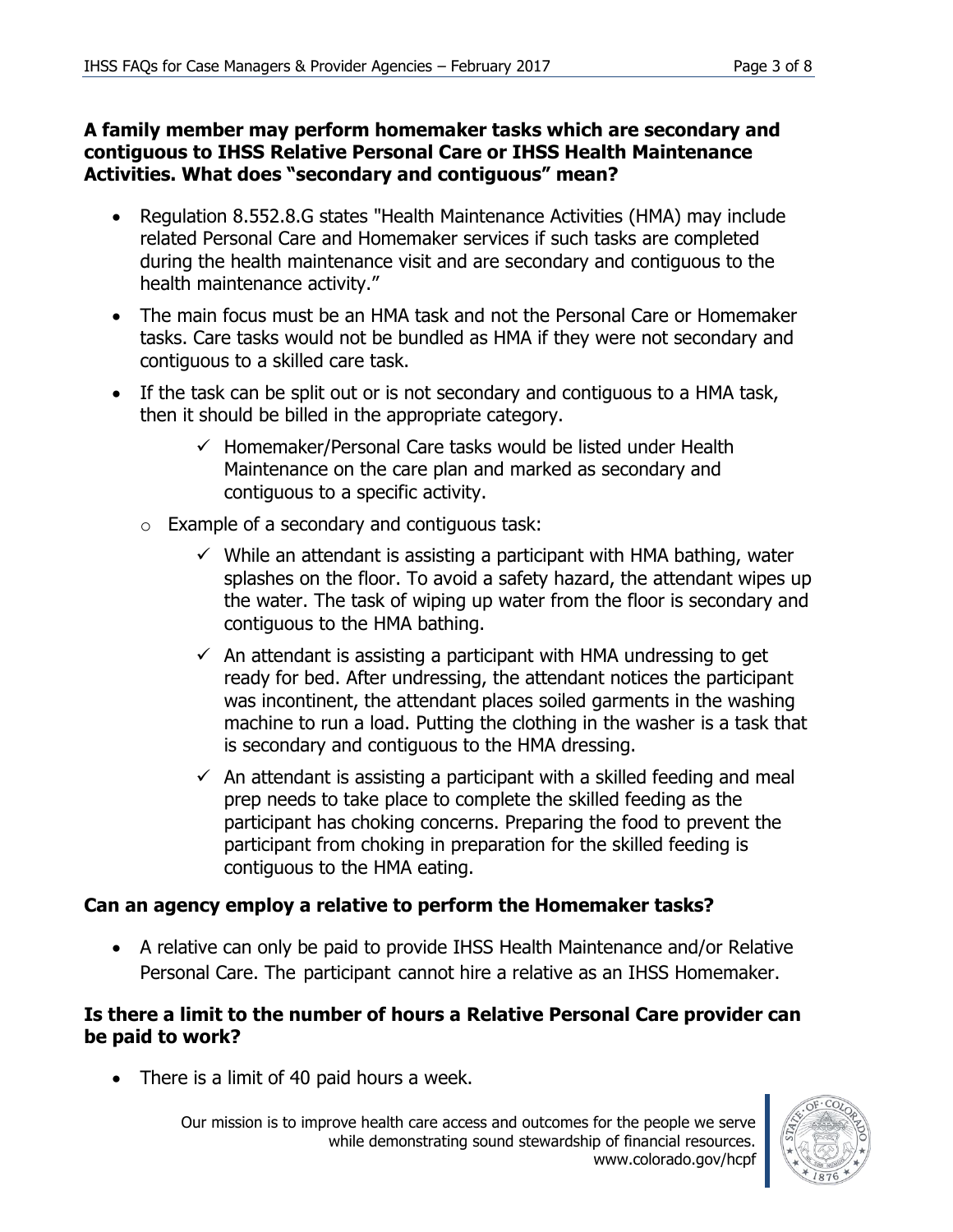#### **Can a participant have more than one family member provide Relative Personal Care and each attendant work 40 hours per week (totaling 80 hours a week)?**

• The participant is limited to receiving a total of 40 hours per week for Relative Personal Care.

#### **Can two family members split the 40 hours of Relative Personal Care per week?**

Yes, as long as they are adhering to the 40-hour limit.

#### **Is IHSS Personal Care exempt from Early and Periodic Screening, Diagnostic, and Treatment (EPSDT)?**

 Yes, with the exception of participants active with the Children's Home and Community Based Services (CHCBS) waiver, a member can elect to not participate in EPSDT and receive IHSS. For example, an individual can turn 18 and enroll in the EBD Waiver. This person would have the option to access EPSDT services until they are 21 or receive IHSS as long as the service is medically necessary.

#### **Can a CHCBS participant receive EPSDT services as well, or is this duplicative of HMA?**

 CHCBS participants can elect to receive HMA through an IHSS provider and Personal Care services through EPSDT. An individual can still get medically necessary EPSDT Nursing/Therapy/CNA and Personal care services as long as it doesn't duplicate HMA.

#### **If a family member is unavailable to provide Relative Personal Care and the IHSS agency provides a back-up caregiver to provide Personal Care, should the back-up caregiver fill out their time on the Relative Personal Care form or on a regular Personal Care form?**

- The agency caregiver should use a regular Personal Care form and the family member should use a Relative Personal Care form.
- All services must receive prior authorization by the case manager. In the event services need to be modified, the case manager will complete a Service Plan and Prior Authorization Request revision. The IHSS agency and case manager must communicate when there is a need to modify hours from Relative Personal Care to regular Personal Care.

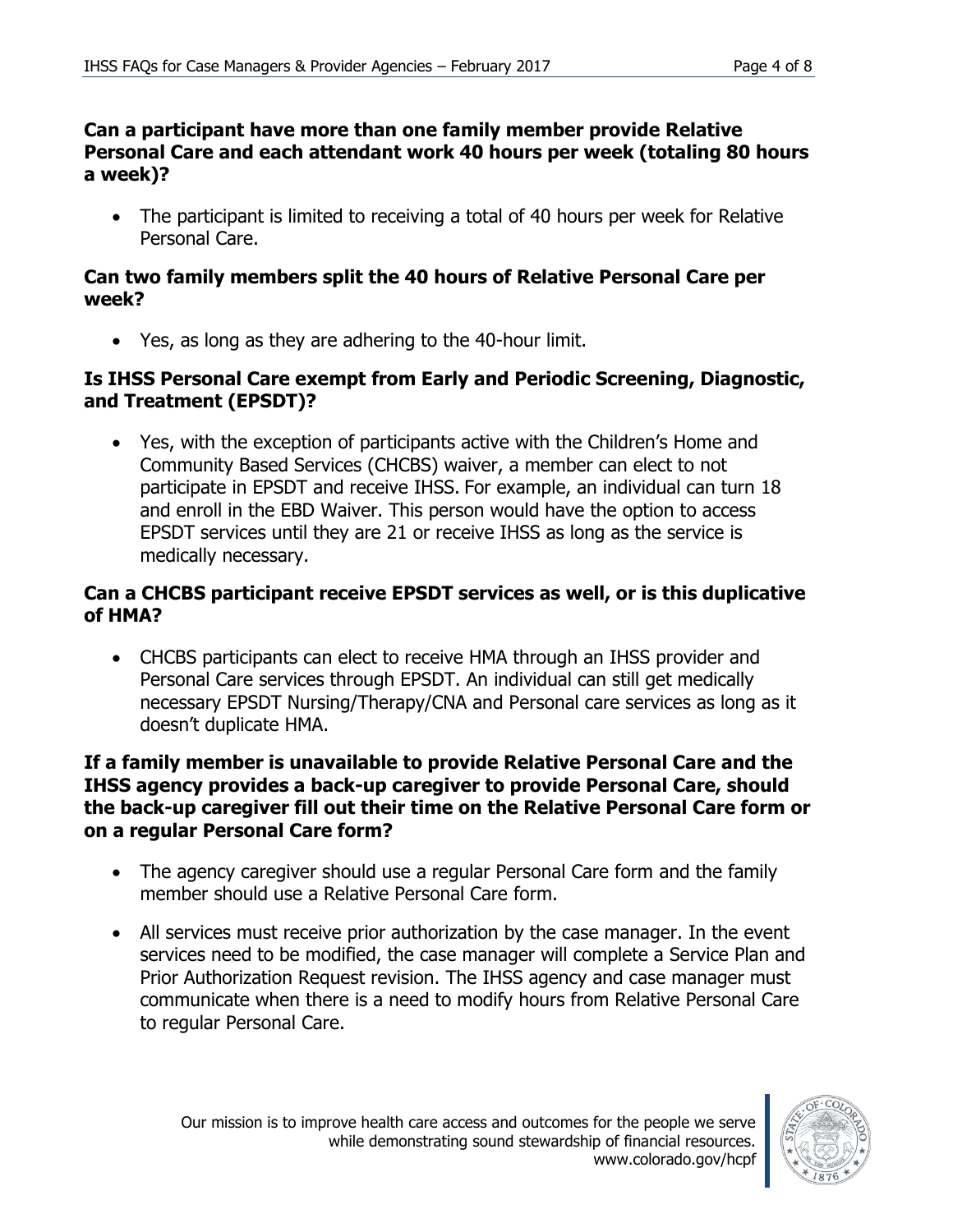#### **If a spouse or family member receives income for providing services, how does this affect a participant's income eligibility?**

 Since each individual's situation is different, the participant should contact their county Health and Human Services Office to discuss any impact to Health First Colorado (Colorado's Medicaid Program) eligibility.

#### **What is the cap for Health Maintenance Activities (HMA)?**

There is no cap for HMA. Authorization is based on individual need.

#### **What services can be provided in the community?**

 Most IHSS services can be provided in the community. For example, services may be needed when a participant needs support at a doctor's appointment or at a grocery store.

### **Home Health**

#### **Can someone receive IHSS and Long-Term Home Health (LTHH) at the same time (includes CNA and nursing services)?**

Yes, as long as there is not a duplication of services.

# **Overtime**

#### **How does overtime work?**

• An IHSS agency is required to comply with the Fair Labor Standards Act (FLSA). For additional information regarding FLSA, please visit the [Colorado Department](https://www.colorado.gov/pacific/cdle/overtime)  [of Labor](https://www.colorado.gov/pacific/cdle/overtime) website.

### **Forms**

#### **If a new IHSS participant is moving to Colorado from out of state, can the out-of-state physician sign the physician's attestation form?**

 Yes. Once a relationship with a Colorado Physician has been established the form should be completed by the new physician.

#### **Can a Physician, Nurse Practitioner or Physician's Assistant sign the Physician's Attestation form?**

Yes.

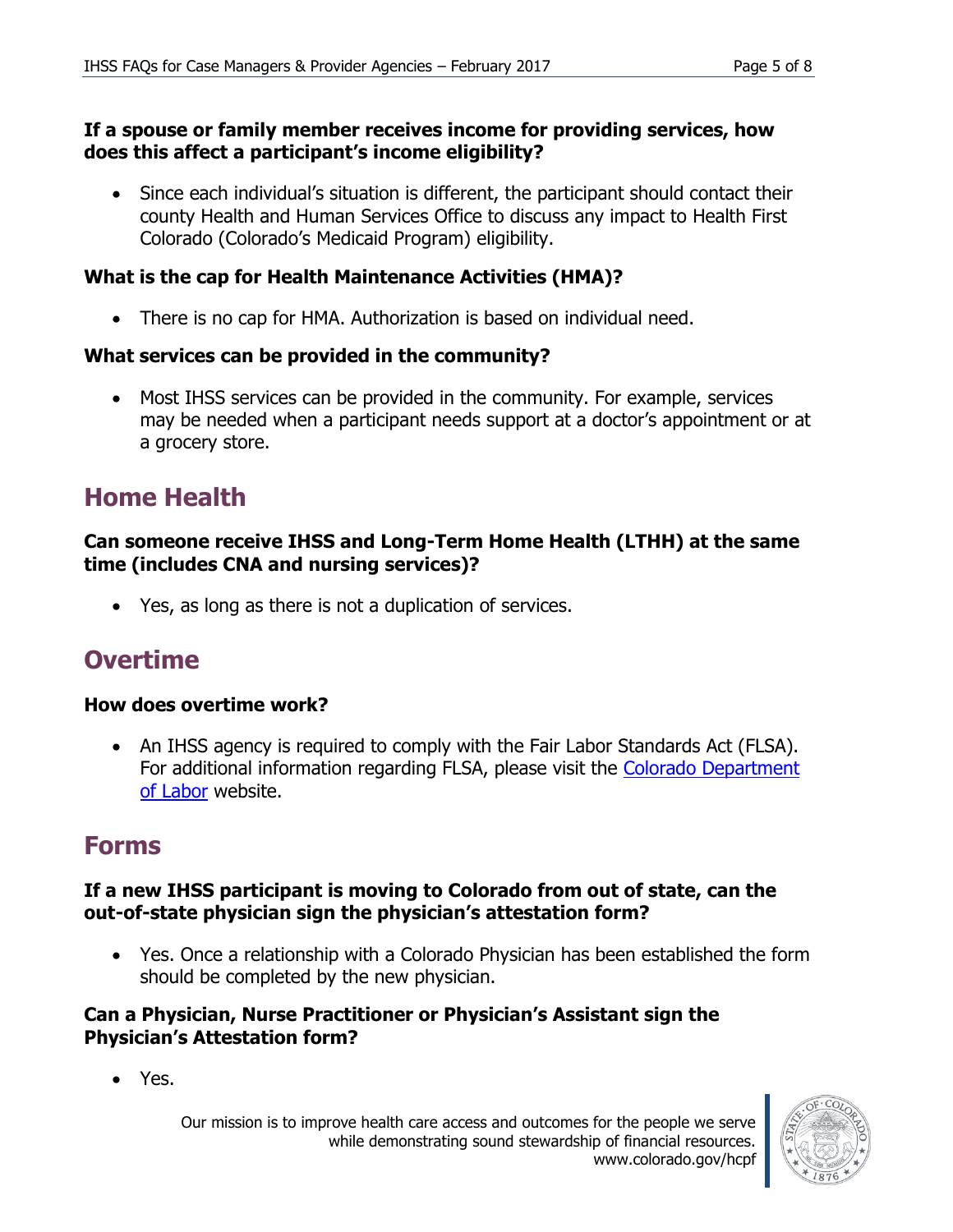#### **If a participant receives most of their care from a physiatrist, can they sign the Physician's Attestation form?**

 No, only a Primary Care Physician, Physician's Assistant, or Nurse Practitioner can sign the form.

#### **Does the IHSS Client and Provider Agency Responsibilities Form need to be completed if the physician says a participant can direct their care?**

 No. This form is to be completed when a participant is unable to direct and manage their own care and has elected to receive support from the IHSS provider. The form should not be completed if the participant is able to direct their own care or if the participant has appointed an Authorized Representative.

#### **How do we address the IHSS Client and Provider Agency Responsibilities Form for children under 18 years old?**

- In many instances of a two-parent or guardian household, one may choose to be a caregiver and the other may choose to be the Authorized Representative. In circumstances where a single parent or guardian with no other natural supports, the single parent or guardian may choose to be the attendant or Authorized Representative, but cannot be both.
- The IHSS agency can provide attendants and/or offer support in management of care in lieu of an Authorized Representative in these types of scenarios. In these circumstances, the parent or guardian should designate how much oversight is being provided by the IHSS agency through the IHSS Client and Provider Agency Responsibilities Form [www.colorado.gov/hcpf/participant-directed-programs#IHSS](http://www.colorado.gov/hcpf/participant-directed-programs#IHSS)

#### **Do we need to update old IHSS forms with new ones?**

 Forms utilized for IHSS must be updated when the participant is experiencing a change. For example, if there is a change in a participant's needs, the Physician Attestation form should be updated. If there is a change in Authorized Representative, a new form shall be completed, etc. Forms do not need to be updated annually.

### **Care Plan**

#### **What if the IHSS Care Plan created by the IHSS agency doesn't align with the ULTC 100.2 assessment the case manager completed?**

 The case manager should discuss the IHSS Care Plan with the participant. The participant's needs may have changed since the time the ULTC 100.2 assessment and IHSS Care Plan were completed. When situations like this occur, there

Our mission is to improve health care access and outcomes for the people we serve while demonstrating sound stewardship of financial resources. www.colorado.gov/hcpf

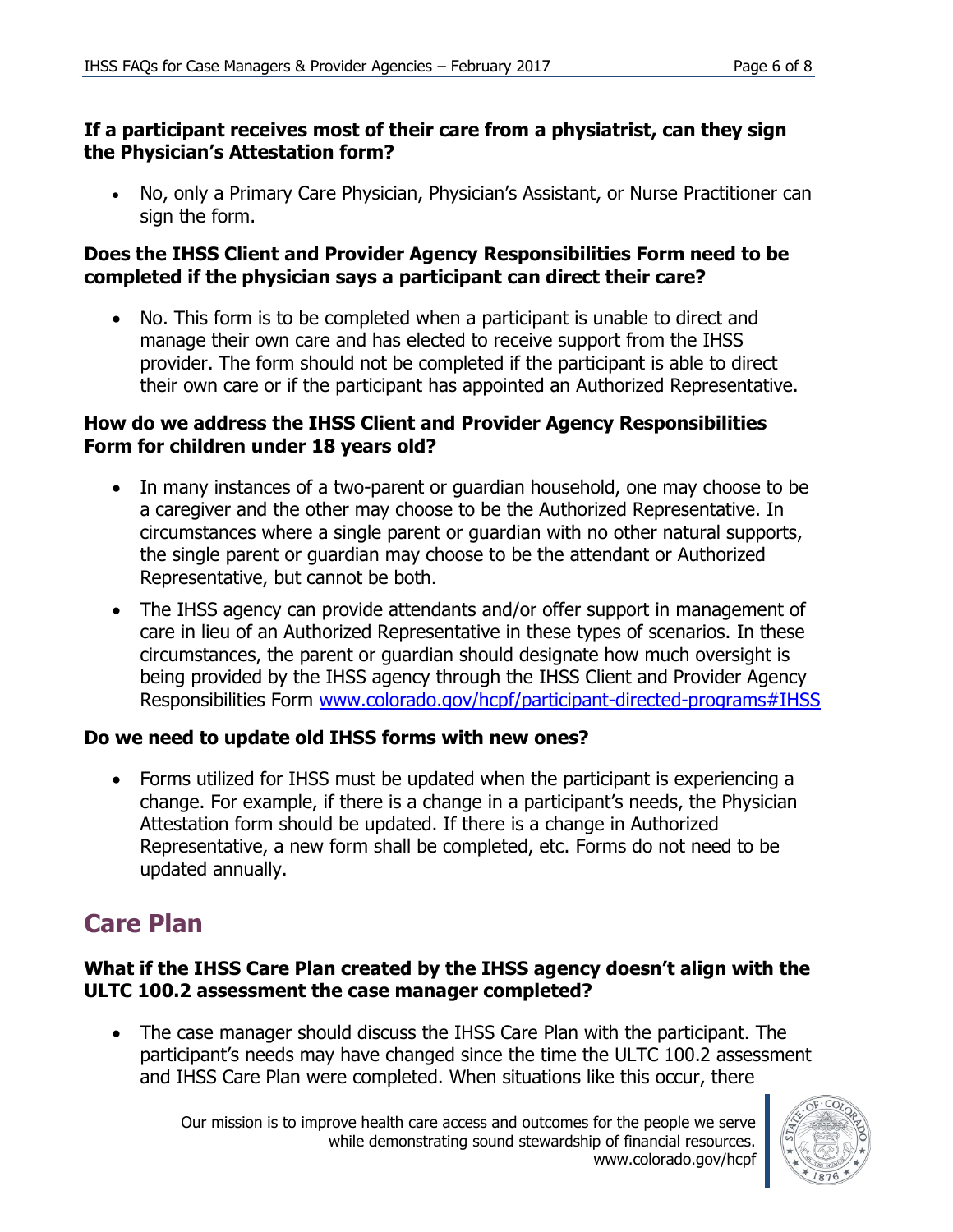should be a dialogue between the participant, IHSS agency, and case manager to ensure the IHSS Care Plan is accurate.

• The case manager is also responsible for making changes to the HCBS Service Plan if the participant's needs have changed. If the participant disagrees with the case manager's determination of services, the participant is able to file an appeal to request a hearing before an administrative law judge.

# **IHSS Agency**

#### **Is a Registered Nurse (RN) responsible for the family members providing care or can the participant direct and determine appropriateness?**

 IHSS is a service-delivery option that allows home and community-based services (HCBS) waiver participants to decide to what degree they want to direct their care and manage their attendant, with additional support provided by the agency. The participant/authorized representative has control over directing and managing the care. No matter the participant's circumstances, an IHSS agency is required to provide oversight by a licensed medical professional.

#### **What is the role of the RN or licensed medical professional in provision of IHSS services?**

• The RN is responsible to train attendants and ensure they are performing services correctly, safely and with minimum discomfort to the participant. To ensure participant direction, if the participant wishes to participate in the training, the participant is more than welcome to do so. For the IHSS program, attendants are trained by the RNs to master skills that are clinically demanding and would normally be outside their scope of practice. Ostomy care, wound care, dressing changes, suctioning, and changing catheters are a few examples.

#### **If the participant can direct their own care, does the IHSS Agency still need to send a licensed health care professional who will verify and document attendant skills, competency to perform IHSS, and basic consumer safety procedures?**

 Yes, even if the participant can direct their own care, agencies still need to follow IHSS rule [8.552.6](http://www.sos.state.co.us/CCR/GenerateRulePdf.do?ruleVersionId=6686&fileName=10%20CCR%202505-10%208.500) 

#### **Does the agency determine attendant competency standards?**

• Under IHSS rule, the agency shall assure and document that attendant training was completed within 30 days of IHSS services starting. In lieu of training, a skills validation test can be completed with the attendant.